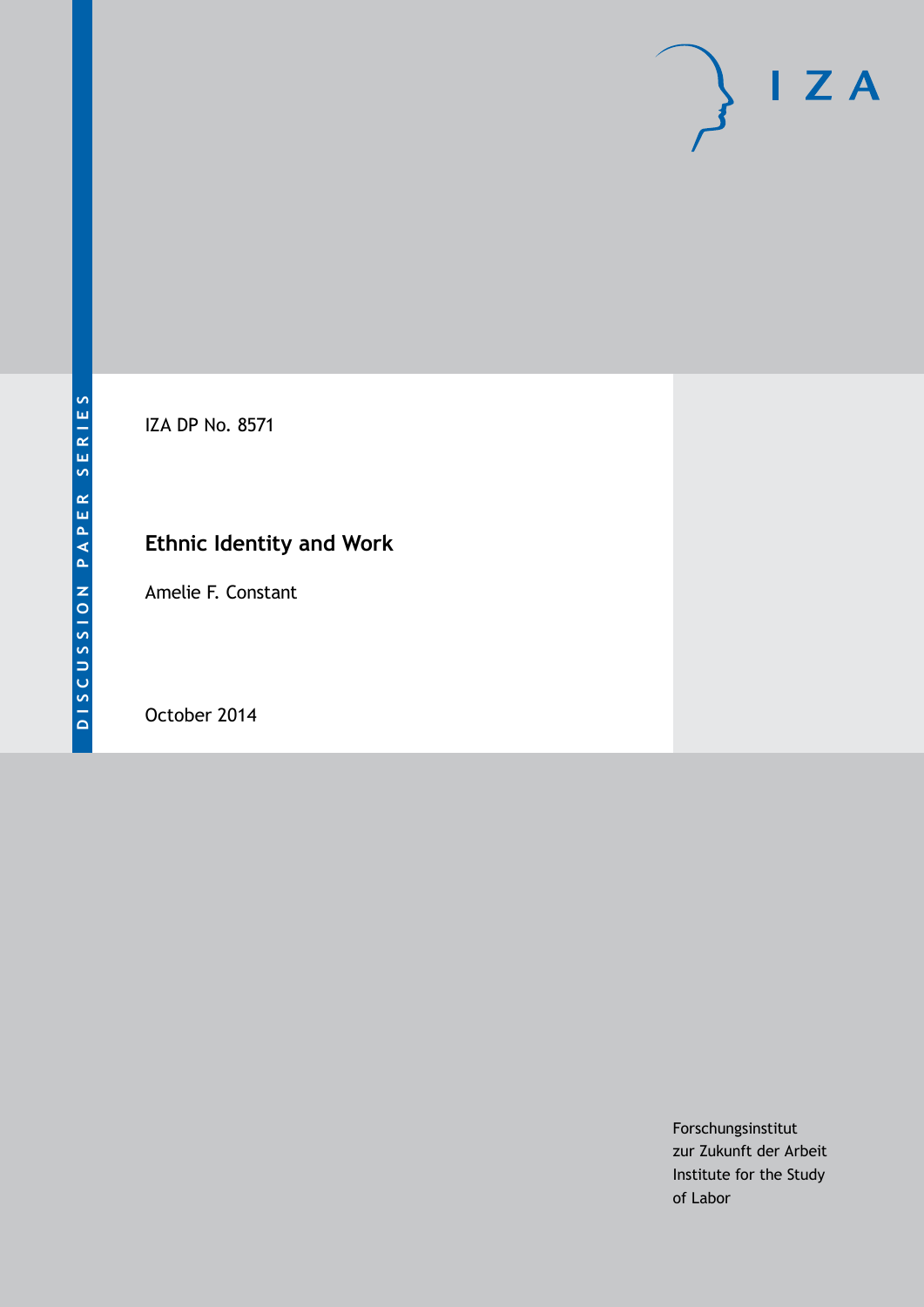# **Ethnic Identity and Work**

# **Amelie F. Constant**

*George Washington University, Temple University and IZA*

Discussion Paper No. 8571 October 2014

IZA

P.O. Box 7240 53072 Bonn **Germany** 

Phone: +49-228-3894-0 Fax: +49-228-3894-180 E-mail: [iza@iza.org](mailto:iza@iza.org)

Any opinions expressed here are those of the author(s) and not those of IZA. Research published in this series may include views on policy, but the institute itself takes no institutional policy positions. The IZA research network is committed to the IZA Guiding Principles of Research Integrity.

The Institute for the Study of Labor (IZA) in Bonn is a local and virtual international research center and a place of communication between science, politics and business. IZA is an independent nonprofit organization supported by Deutsche Post Foundation. The center is associated with the University of Bonn and offers a stimulating research environment through its international network, workshops and conferences, data service, project support, research visits and doctoral program. IZA engages in (i) original and internationally competitive research in all fields of labor economics, (ii) development of policy concepts, and (iii) dissemination of research results and concepts to the interested public.

<span id="page-1-0"></span>IZA Discussion Papers often represent preliminary work and are circulated to encourage discussion. Citation of such a paper should account for its provisional character. A revised version may be available directly from the author.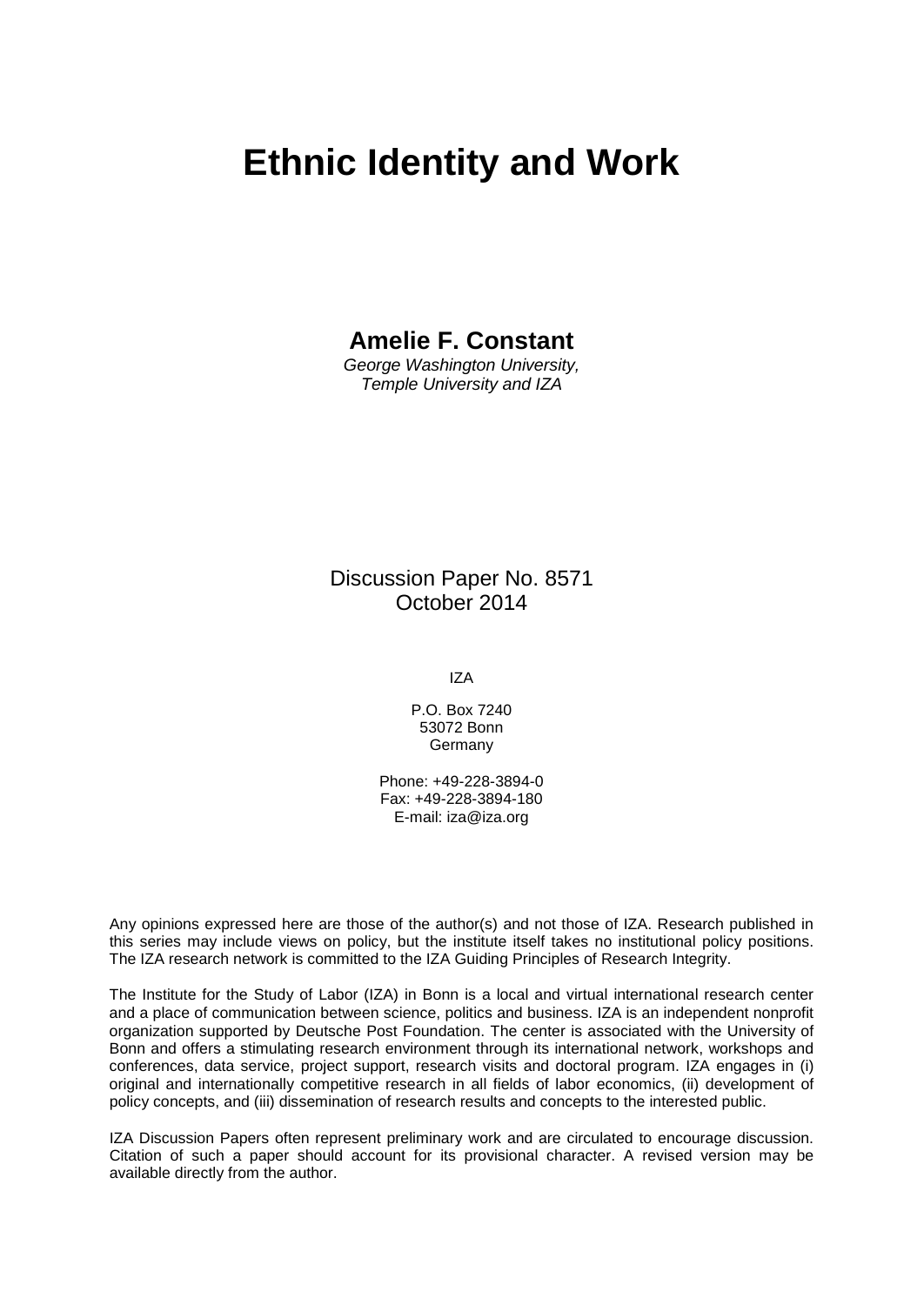IZA Discussion Paper No. 8571 October 2014

# **ABSTRACT**

# **Ethnic Identity and Work[\\*](#page-1-0)**

Immigrants do not fare as well as natives in economic terms; even after including many controls, an unexplained part remains. The ethnic identity entered the field of labor and migration economics in an effort to better explain the economic outcomes of immigrants, their behavior and their often perceived as irrational and suboptimal choices. Quantifying ethnic identity is a major issue; even more challenging is to measure its impact on economic outcomes such as the probability to work or the earnings of immigrants. The thin but burgeoning theoretical and empirical literature shows that ethnic identity has a significant impact on the economic behavior of immigrants.

JEL Classification: F22, J15, Z10

Keywords: assimilation, discrimination, employment, ethnic identity, ethnicity, human capital, identity, immigration, informal networks, labor force participation, labor markets, integration, marginalization, national identity, oppositional identity, separation, wages, work

Corresponding author:

Amelie F. Constant 1737 Chestnut Street Suite 900 Philadelphia, PA 19103 USA E-mail: [Constant@iza.org](mailto:Constant@iza.org)

 $\overline{a}$ 

This manuscript was invited for the *International Encyclopedia of Social and Behavioral Sciences*, 2<sup>nd</sup> Edition. I would like to thank Vicky Finn for helpful assistance.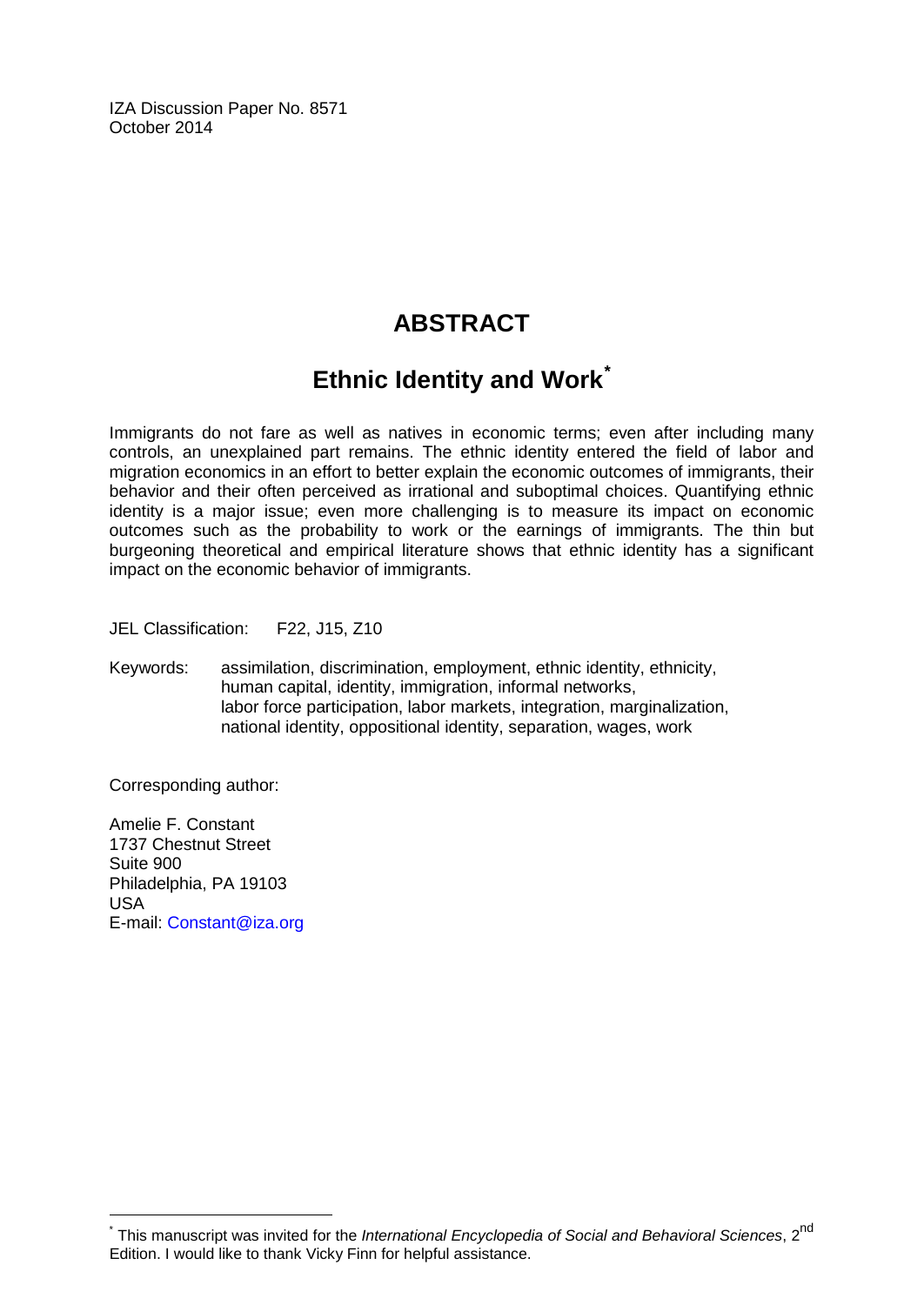### **Introduction**

The Greek and Latin etymology of the words ethnic and identity shows that these concepts exist among humans for at least 2,000 years. Ethnic is derived from the Greek word *ethnos* that means nation, people, caste and tribe. It is akin to the Greek word *ēthos* that refers to the spirit, customs, beliefs and aspirations of a group. The word identity comes from the Latin *identitas* and *idem* and denotes the concept of sameness and oneness. Together they define the notion of a person's individuality and self-recognition, as a person is part of and shares the culture of a larger group. Together, they emphasize boundaries and juxtaposition to the otherness. While reference groups become essential in ethnic identity formation and adaptation, bloodlines are not so relevant.

Social scientists have long understood the importance of ethnic identity as it shapes people's lives individually and within a society and a country. Social Psychologists, Sociologists, Anthropologists, Historians and Economic Sociologists, and Political Scientists have been studying ethnic identity for decades in social, sociopolitical, psychological and educational contexts. However, the construct entered the realm of economics and became the subject of indepth studies only recently. Quantifying the concept of ethnic identity is a major issue. The nonavailability of data, endogeneity issues, selection biases, and inadequate theoretical frameworks have been some of the hurdles economists face.

Studying ethnic identity and its impact on the labor market is of outmost importance; it can offer key insights to the economic outcomes of immigrants in the host country, and suggestions to an effective migration policy that caters to needs of immigrants and encourages their integration. Other social phenomena such as ethnic diversity, multiculturism, ethnic mobilization, diaspora effects, ethnic uprising, minority issues, intercultural dialogue, national identity, etc. make more sense after we understand ethnic identity.

Ethnic identity as a concept, its meaning and use in economics is presented in Part 1. The theoretical considerations and empirical advancements in measuring ethnic identity are offered in Part 2. How attached people are to their ethnic group and see themselves compared to the majority identity can influence their labor market decisions. Part 3 elaborates how these aspects of ethnic identity relates to choices of participating in the labor force, working in the primary labor market, using social networks to look for a job, employment level (prestige), as well as wage. Finally the conclusion summarizes.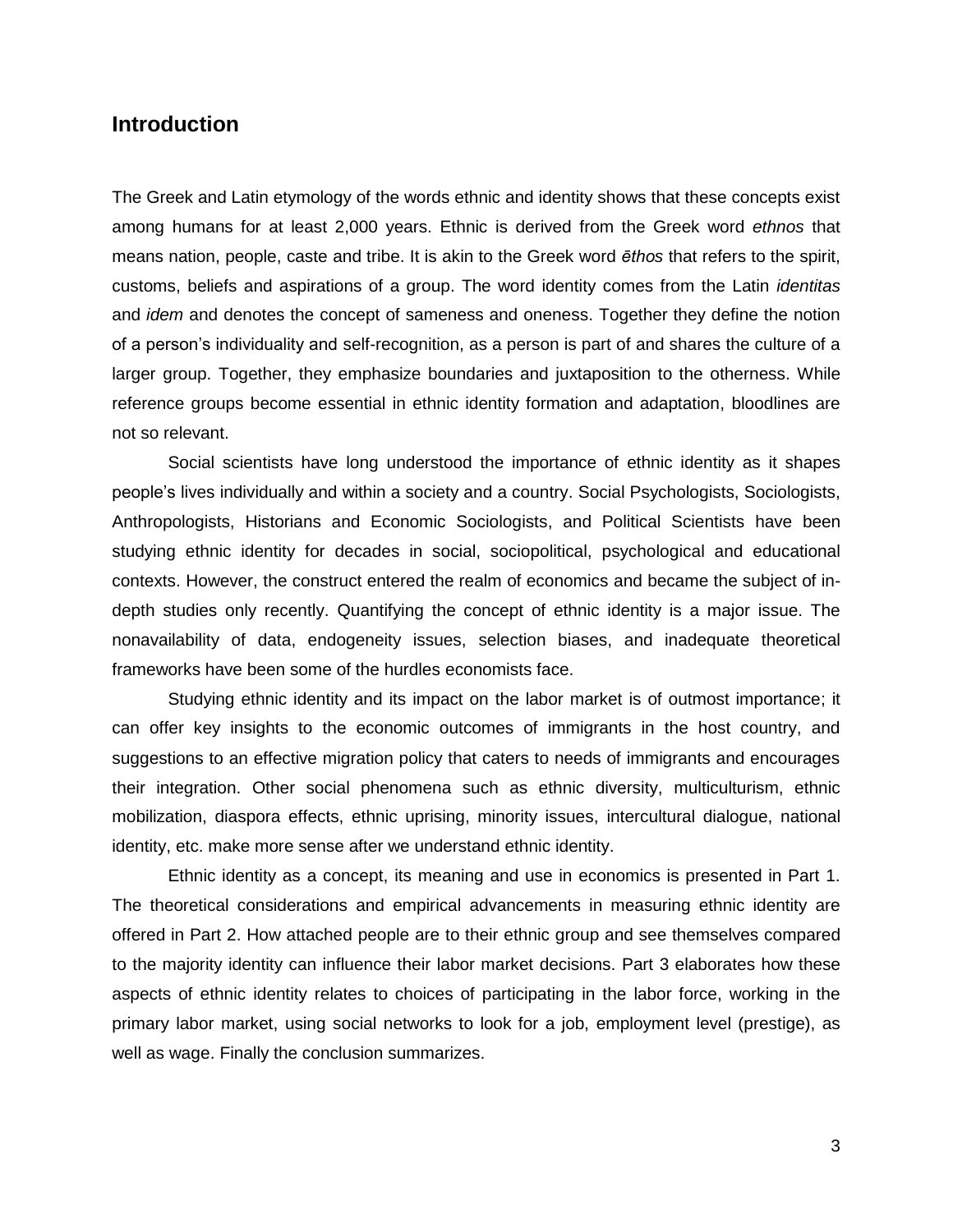### **1. Ethnic Identity as a Concept**

The definition of ethnic identity is crucial when one wants to build a theory and provide an analytical framework to evaluate the impact of ethnic identity on economic phenomena. There is no specific definition of ethnic identity in economics. Researchers use common definitions of the words - as they are defined in dictionaries and in other sciences - and often adapt them to their specific study.

Identity is interconnected to the perception individuals have about themselves, their being and their role in society; it is their distinguishing character that includes both the physical appearance and the sense of belonging or not to a group. It is what makes individuals unique and different from others and it is self-defined. It denotes how strongly an individual is attached, relates, or feels a sense of belonging to a particular ethnic group or culture. It signifies a sense of continuity of belonging to a group that shares certain elements such as cultural practices, language, interactions with society and ethnic peers, as well as preferences for same-ethnic friends or colleagues. The ethnic identity of individuals describes their social, psychological, and consumer behavior (Constant et al., 2006b). In contrast to ethnicity, or ancestry, which is a permanent characteristic and externally identifiable, ethnic identity can continuously morph throughout a person's life. It can change or develop due to age, relationships, experience with others, discrimination, religious influence, time and migration, among a number of other factors. But since it can change and requires self-assessment, it is challenging to capture and measure it in a way to allow for comparisons or evaluation.

As sociologists have shown, ethnic or racial identity can alter when conflicts arise; they distinguish the concepts of situational ethnicity and opposing identity. In the US, segregated neighborhoods can create the structural conditions for the development of 'an oppositional culture that devalues work, schooling and marriage' and impedes success in the larger economy (Massey and Denton, 1993). If ethnic identity varies from that of most people in a country, it can also be defined as the minority, or "oppositional", identity, which simply indicates that it is outside the majority, or dominant, identity in society. Battu, McDonald and Zenou (2007) find that non-Whites choose to adopt 'oppositional' identities; some individuals may identify with the dominant culture and others may reject it, even if it implies adverse labor market outcomes. More recently, Mason and Matella (2014) using self-identification as white as a measure of acculturation and the fraction of all hate crimes directed at Muslims as a measure of stigmatization show that after 9/11 in the US, there was a statistically significant and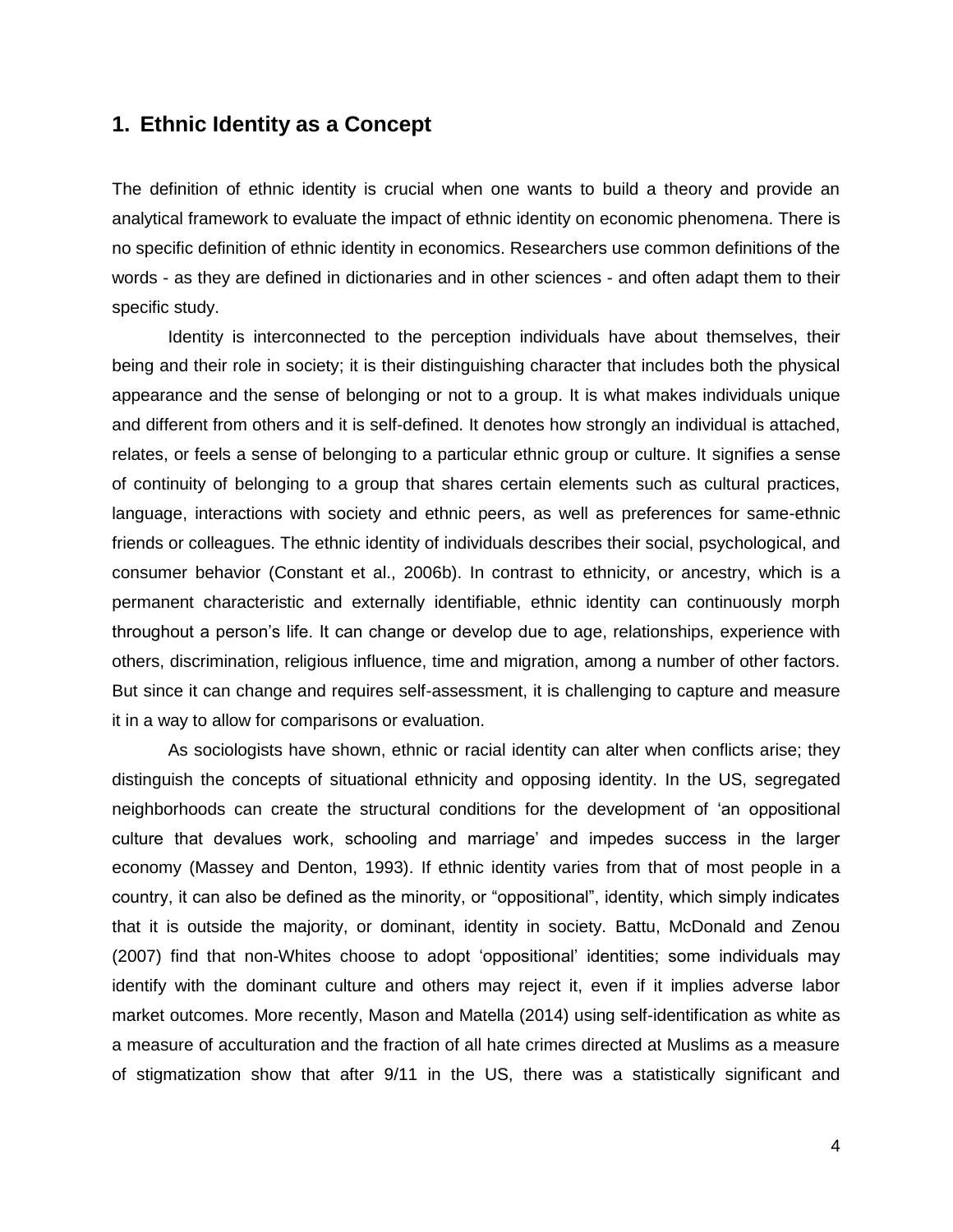substantively large decrease in the probability that Arab and Islamic Americans will self-identify as white.

When individuals live in their home country are part of the majority<sup>1</sup> and their ethnic identity is not in conflict or contrast with others. However, when people move to a new country, they immediately feel the clash of cultures. The contrast of cultures, languages, mores and customs poses a polylema. An immigrant ponders whether to keep her identity and remain true to her origins, to shed all ancestral attachments and adopt the new culture, or to find some combination of both. Ethnic identity applies to natives as well. By being in contact with immigrants and their culture, natives can also alter their own identity. This additional complication of moving identities makes the measurement of ethnic identity all the more difficult. The ethnic identity of immigrants — the attachment to the culture, language, traditions, etc. of the home country — can be further challenged, changed or redefined based on their experiences with additional years in the host society, particularly if they face discrimination or acceptance. How people perceive and interpret their surroundings result in a personal and individual adaptation (Phinney et al., 2001). Ethnic identity may or may not influence an individual's other identities such as national identity — how attached a person feels to her country. But it has been found that religion is a decisive factor for ethnic identity evolution (Constant et al., 2009).

The way natives receive immigrants, their attitudes and perceptions about immigrants can trigger different ethnic identity reactions among immigrants. If immigrants switch identities because natives treat them differently, this may very well result in different economic integration patterns. In a theoretical and empirical study, Manning and Roy (2010) examine how people see others and how they see themselves. They focus on the cultural assimilation of immigrants in the UK, the British identity and rights and responsibilities in societies. They find that while almost all UK-born immigrants identify as British, and the rest feels more British with additional stay in the UK, the white UK-born population does not perceive these immigrants as British. Interestingly, they are worried that Pakistanis who feel British are causing problems but are not worried about Italians who do not feel British and cause problems.

l

 $<sup>1</sup>$  There are some exceptions such as the Jews, who are a minority in other countries and become a majority when</sup> they migrate to Israel.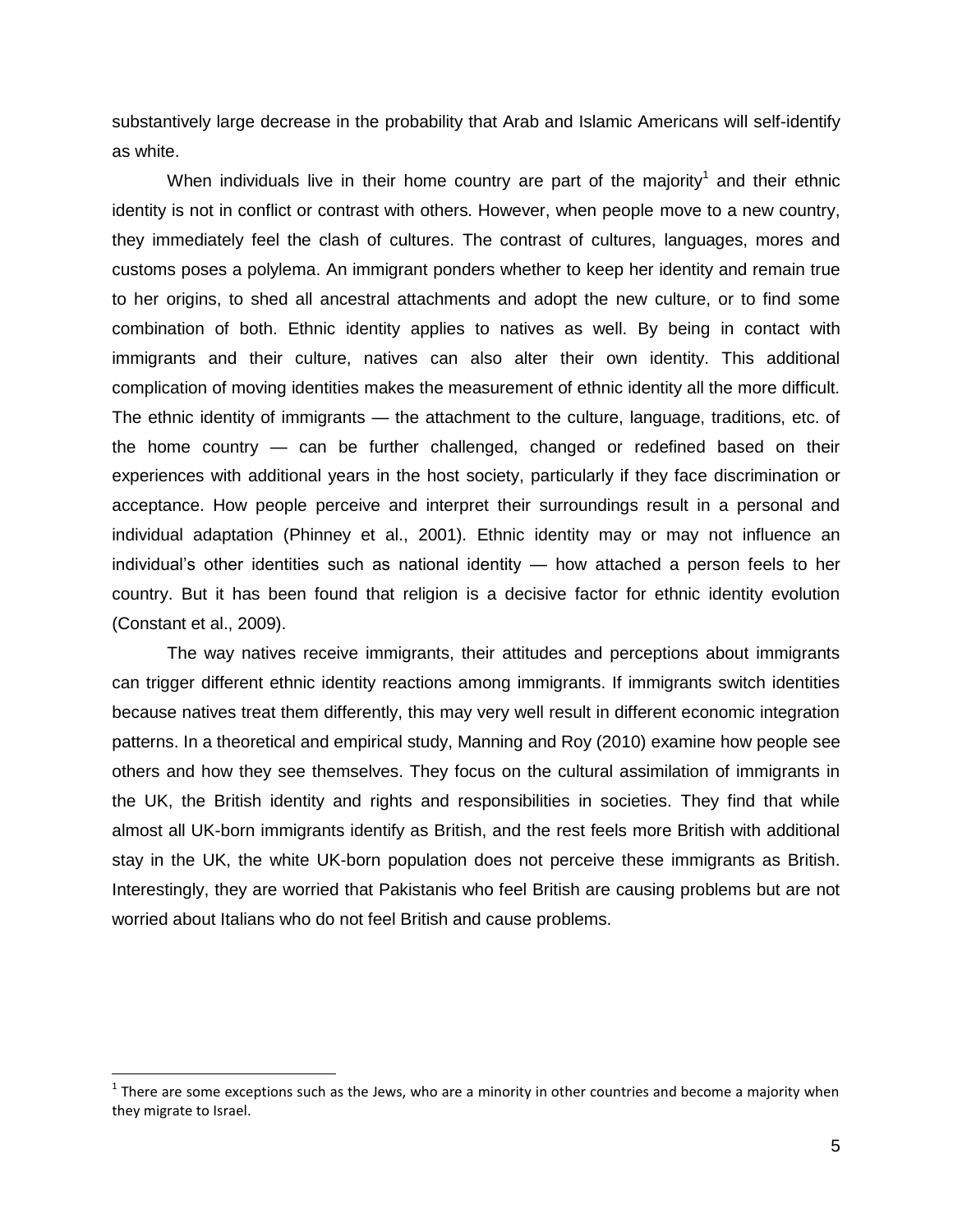### **2. How to Measure Ethnic Identity**

Ethnic identity becomes all the more salient in economics. Akerlof and Kranton (2000) helped increase discourse about the role of identity in economics. A strand of literature is developing that places identity, behavior and personality traits in the heart of labor markets and the performance of individuals. The general goal is to explain economic labor market integration and unexplained wage differentials whether examining sex, racial, minority or immigrant-native differences.

#### *Theoretical Advancements*

Once the concepts of one's identity, personality and wellbeing entered the utility function of the individual agent and became part of modern economics, researchers showed that these concepts significantly affect economic behavior and can even explain "irrational" and suboptimal choices and outcomes. Akerlof and Kranton (2010) demonstrated that when facing economic decisions, including those in the labor market, people choose different paths, even when given the same incentives; the missing explaining link is identity. The ethnic identity and its significance in economic behavior triggered new research in labor and migration economics. How a person sees himself or herself compared to others and fitting into a larger group (i.e. the ethnic community or society at large) can lead to non-rational economic outcomes (Constant and Zimmermann, 2011).

Akerlof and Kranton (2000) offer a novel theoretical framework of the utility maximization function and a more realistic economic rigor to neoclassical economics. They conceive a person's self-identification as powerful motivation for behavior, implying that achieving an "ideal self" and being comfortable with one's identity is bound to affect one's utility function. In this case, utility increases; otherwise, utility decreases. Accordingly, even rational individuals may reach non-optimal solutions if they cogitate about their identity.

Incorporating a broad class of beliefs including identity, Bénabou and Tirole (2011) developed a model that can explain labor market integration and wage differentials. The authors also examine self-serving beliefs linked to pride, dignity or wishful thinking that arise endogenously. For example, some individuals may have the human capital and the drive to integrate and flourish in the labor market, but they may not succeed because their behavioral norms are in the way and their self-identity images are muddled.

To explain the evolution of behavioral ethnic codes that people follow in order to maintain social acceptance, Kuran (1998) created a theory of reputational cascades; they can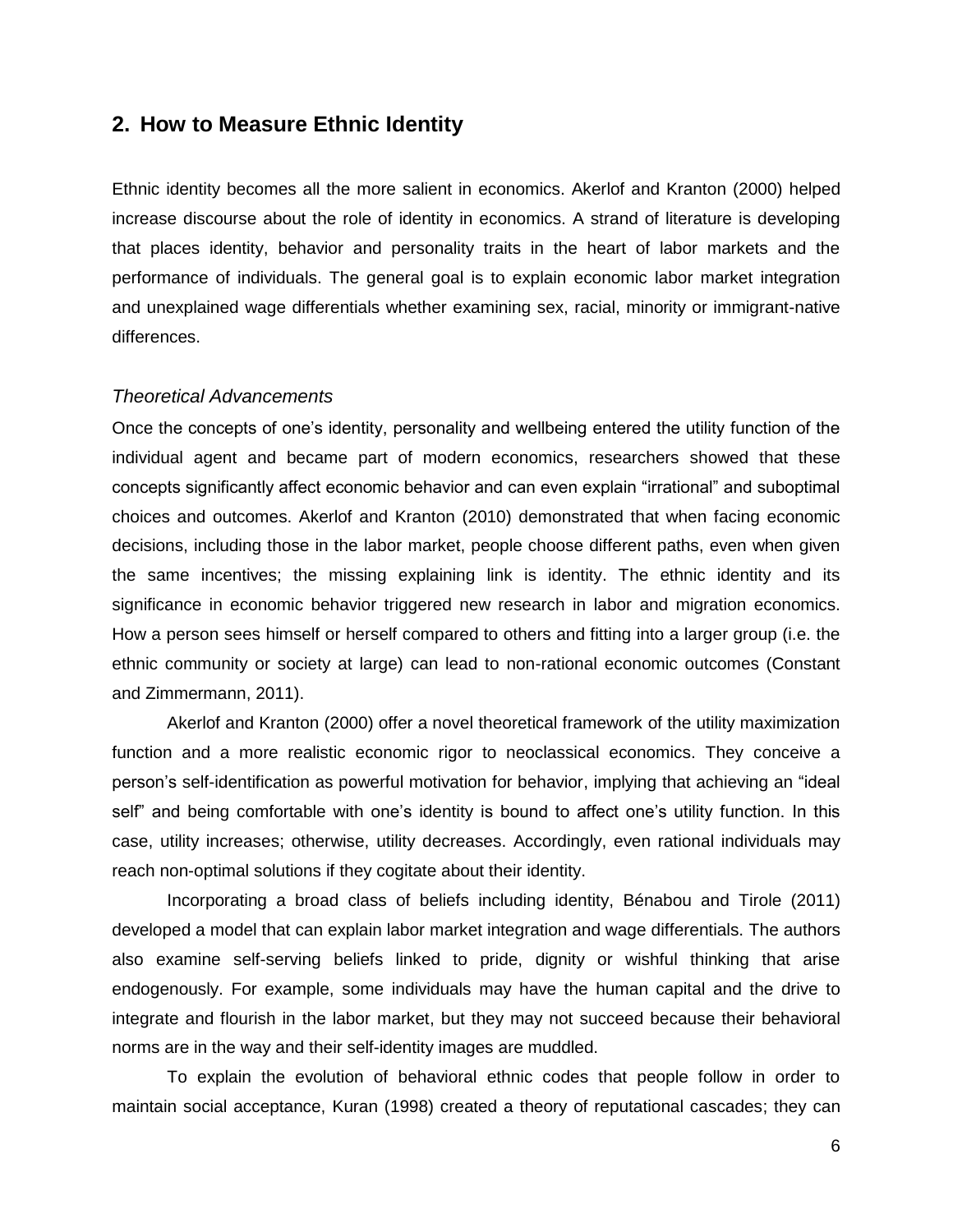explain why similar societies may exhibit different levels of ethnic activity. The theory incorporates the speed of acting ethnic, chosen under social pressures, which in turn the individuals themselves create and sustain; interdependencies among individual incentives are strong and crucially affect personal choices. Darity, Mason and Stewart (2006) developed a long-term theory of racial (or ethnic) identification formation. In this evolutionary game theory model there allow for multiple equilibria; one, in which everybody follows an individualist identity strategy, another in which everybody pursues a racialist (or ethnic) identity strategy, and yet another equilibrium as a mixture of both. Accordingly, race or ethnicity may be more or less significant for both market and non-market social interactions. The foundation of this theory is the positive impact of racial identity on the productivity of social interactions, which also explicates the persistence of racial or ethnic advantages in market economies.

#### *The Ethnosizer*

As mentioned, one barrier to more thorough economic studies was measuring ethnic identity in order for comparison. A breakthrough came with the "ethnosizer," a measure of the intensity of a person's ethnic identity (Constant et al., 2006b). The authors conceived and defined ethnic identity as the balance between the commitment to or self-identification with the culture and society of the country of origin and the host country. With the ethnosizer, they offer a complete concept of ethnic identity and a new approach for empirical modeling.

The ethnosizer can be one-dimensional, two-dimenstional or multidimensional to capture the dynamic and multidimensional character of ethnic identity. The authors allow the ethnosizer to differ among immigrants of the same origin, and/or be comparable among immigrants of different ethnic backgrounds. The one-dimensional ethnosizer in which ethnic identities toward the home and host country are mutually exclusive, it is very much related to the assimilation literature. It assumes that every time a person becomes more assimilated towards the host country she has to become less attached towards the home country. This can be visualized by drawing the Cartesian plane and focusing on the upper right quadrant, in which the horizontal axis measures commitment to the home country and the vertical axis measures commitment to the host country. The line that connects the two axes (the hypotenuse in Figure 1) illustrates how immigrants alter their ethnic identity; it is the one-dimensional ethnosizer.

Constant et al. (2006b and 2009), $^2$  created the two-dimensional ethnosizer that allows for more realistic possibilities of the ethnic identity of immigrants such as the simultaneous

<sup>&</sup>lt;u>2</u><br><sup>2</sup> These states mirror Phinney et al.'s (2001) four acculturation strategies in the psychology field, built off of previous acculturation theory (Berry, 1980).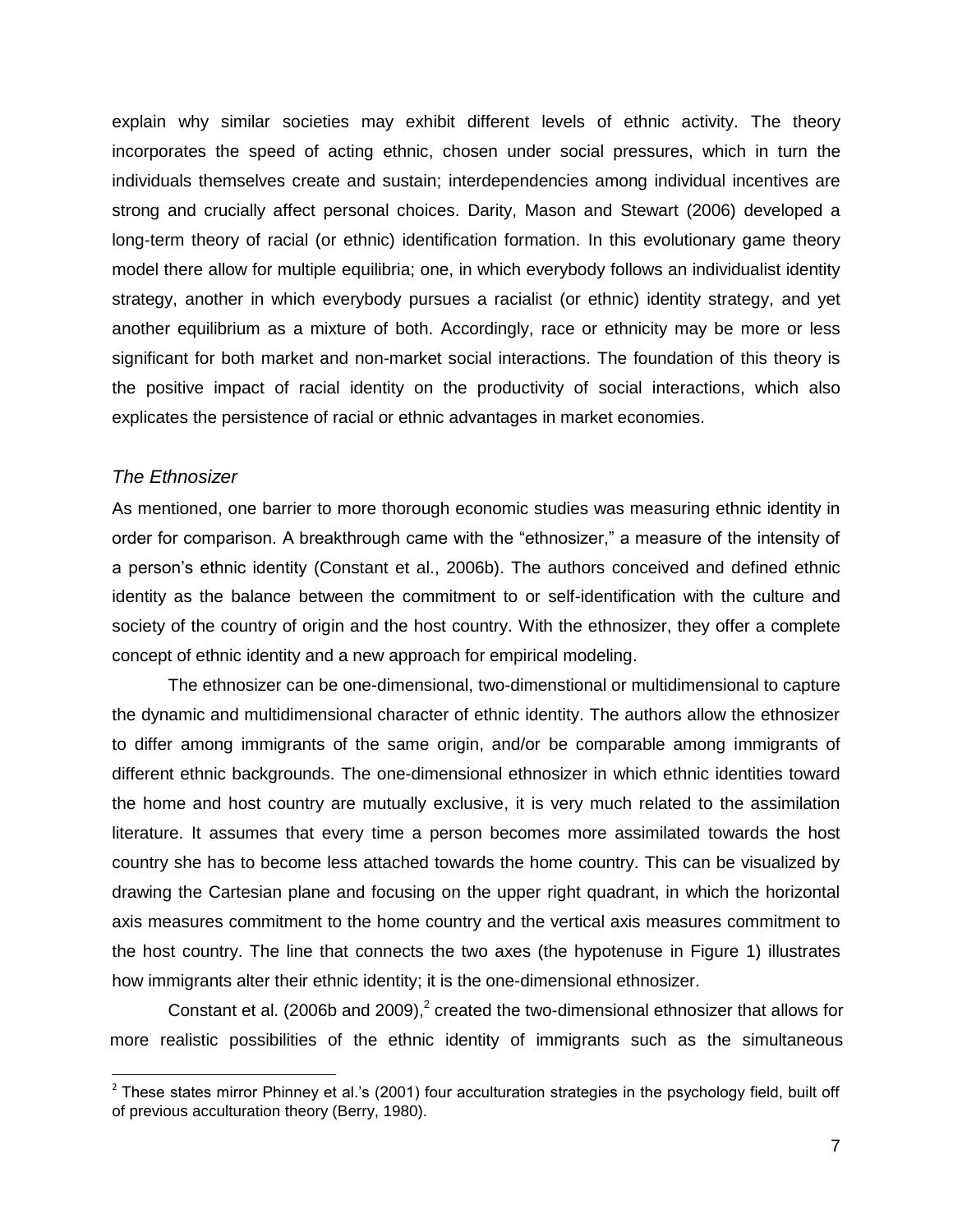commitment to both countries and other permutations. The ethnosizer is based on five elements that best capture the essence of ethnic identity: language, culture, societal interaction, history of migration, and ethnic self-identification. $3$  As in the one-dimensional ethnosizer, the horizontal axis measures the commitment to the home country and culture and the vertical axis commitment to the host country and culture with respect to the five elements. In this case immigrants are allowed to traverse through the space defined by the box that the axes can form. This box identifies four distinct states of ethnic identity, differentiated by the strength of commitments to each country. (i) Assimilation: a prominent identification with the host culture and society, a firm conformity to the norms, values and codes of conduct, and a weak identification with the origin; (ii) Integration: a simultaneous dedication to and identification with the ancestral and the host society. This is a state of bi-culturalism; (iii) Marginalization: a pronounced detachment from either the dominant culture or the culture of origin; and (iv) Separation: a strong commitment to the culture of origin even after years of emigration, along with weak involvement in the host culture and country realities. A migrant can undergo a more intricate journey through the four states. An interesting aspect of the ethnosizer is that in what state individuals end up varies among immigrants even from the same country.

Figure 1 illustrates how Constant and Zimmermann (2008) expanded the theoretical possibilities of the ethnosizer by allowing the commitments to the countries to become negative, thus taking into consideration the multidimensionality of ethnic identity. Accordingly, ethnic identity includes the extreme cases of "subvert", negative or undermining manifestation of ethnic identity. Using the same setting of the Cartesian coordinates, a migrant can move from the upper right quadrant to the lower right or the upper left or the lower left. Moving to the right along the positive part of the horizontal axis expresses ethnic retention and increasing commitment to the country of origin. Point (1,0) shows maximum commitment to and selfidentification with the culture of origin and zero commitment to the host country. It is possible that immigrants move beyond point (1,0), as they identify more fanatically with the country of origin. For example, this is the case of radical individuals practicing more extreme views than even comparable co-ethnics who stay in the country of origin. The ethnic identity can also manifest along the negative part of the horizontal vector indicating that immigrants turn against their own heritage and culture.

 $\overline{\phantom{a}}$ 

 $3$  Zimmermann et al. (2007a) compared the ethnosizer to the ethnic self-identification measured directly from the GSOEP and showed that the ethnosizer is a better measure of identity.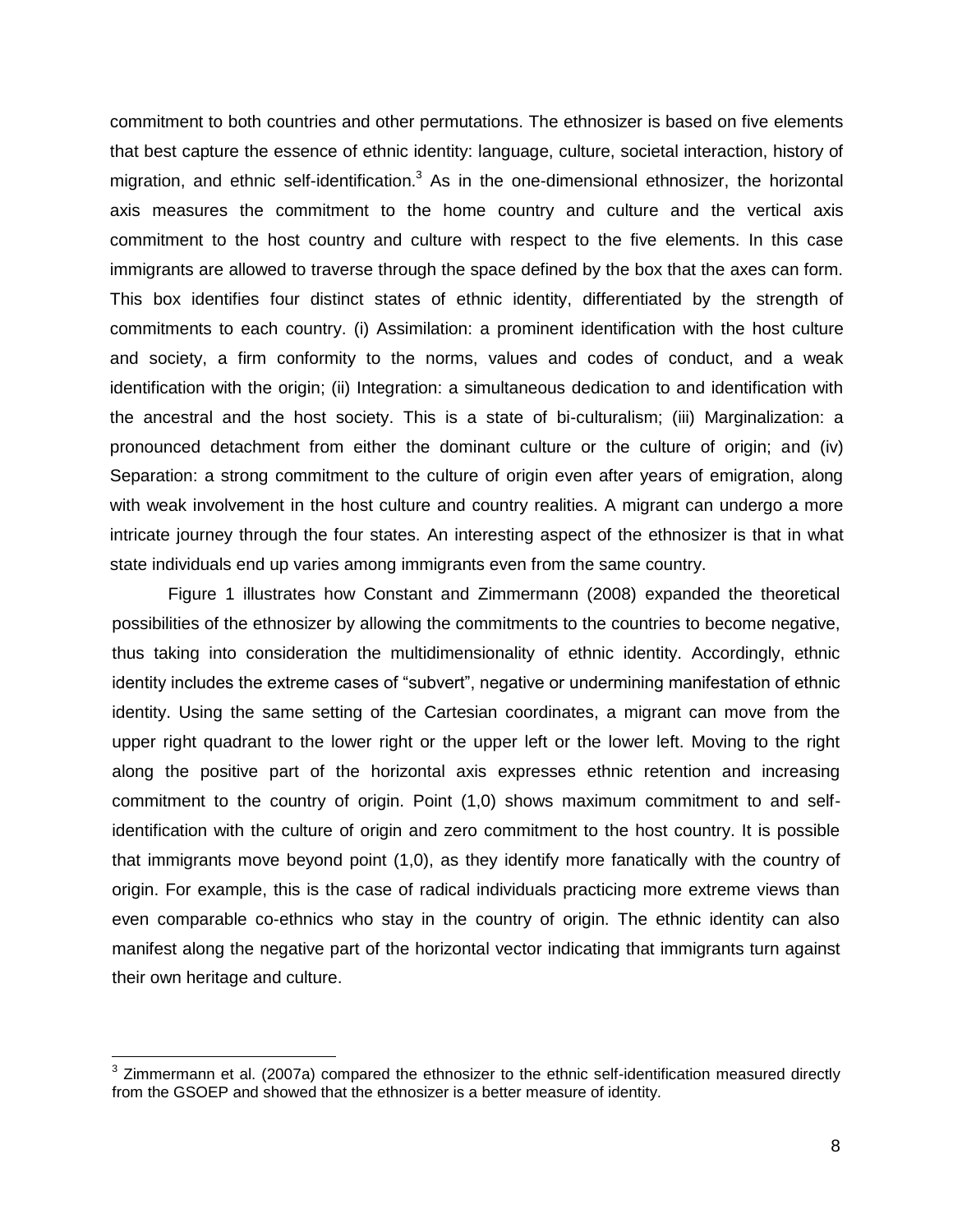Moving up from (0,0) to (0,1) on the positive vector of the vertical axis, indicates increasing identification with the host country to the point of reaching maximum assimilation. The ethnic identity of immigrants can move beyond point (0,1); such is the case of overzealous migrants, who identify with the host country even more than comparable natives. Another possibility is that immigrants actively resent the host culture and develop a subvert selfidentification towards it. This is illustrated by the movement on the negative vector of the vertical axis. The lower right quadrant characterizes individuals who keep the ancestral identity, but turn against the host country. In the lower right quadrant individuals are turning against both countries.





Epstein and Heizler (2015) provide a theoretical framework that sheds light on the ethnosizer literature. In their theoretical model of utility maximization, they incorporate ethnic identity and add a time dimension. They show that two identical migrants arriving at two different periods will have a different the ethnic identification, which will increase over time.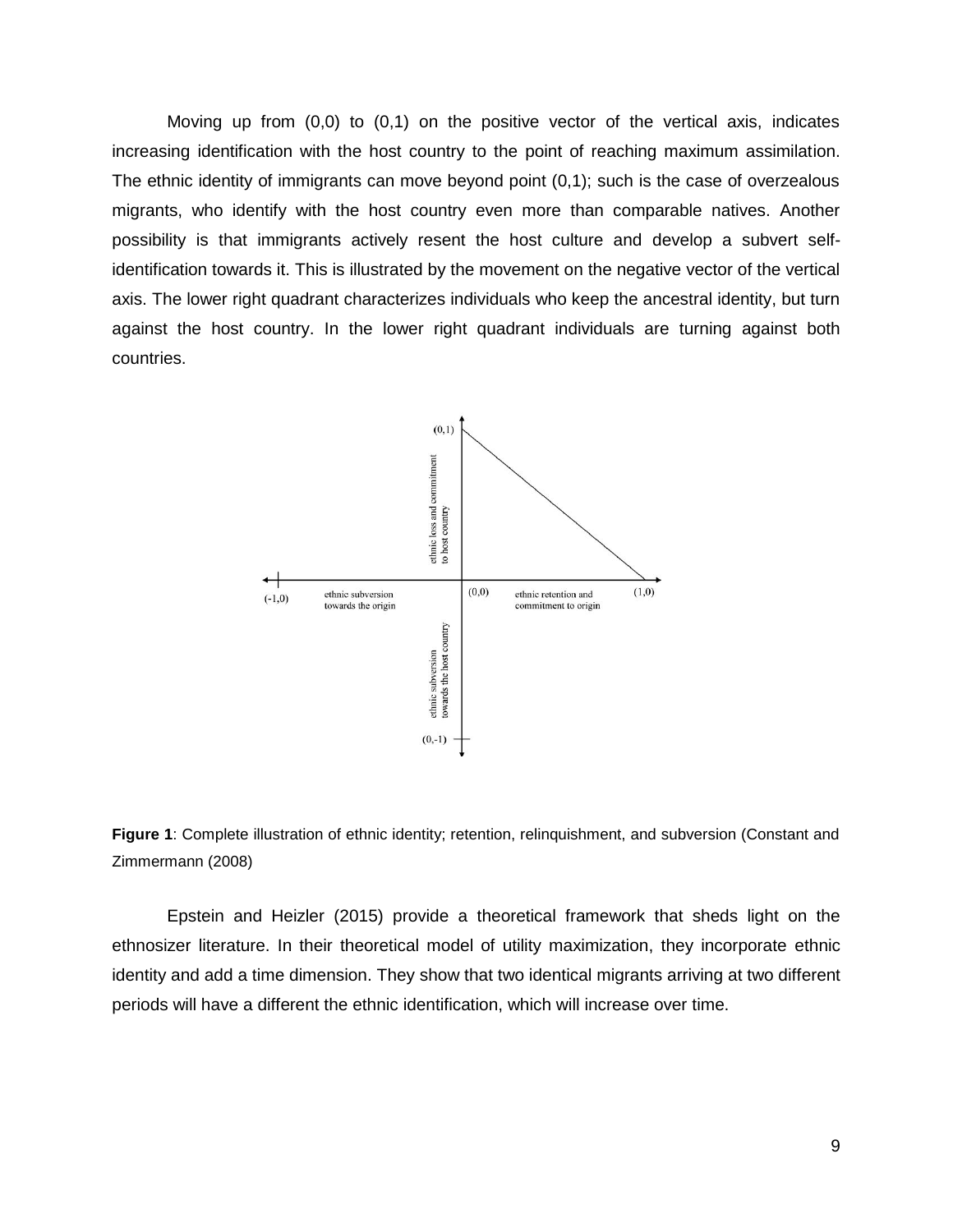#### *Empirical Advancements*

 $\overline{\phantom{a}}$ 

Measuring and quantifying ethnic identity is a difficult task. This intrigues economists, yet generally speaking the field of economics has been unhurried to undertake thorough research on ethnic identity, mainly due to endongeneity issues and sample biases (Constant and Zimmermann, 2013). Do individuals accept work opportunities and make decisions because of their ethnic identity, or do people's identities define their work opportunities? These questions reveal the endogeneity problem. Empirically, endongeneity and sample bias are additionally affected by the fact that respondents are self-evaluating and self-reporting their ethnic attachment making it difficult to prove causality.

Another dimension of the difficulty is lack of data that contain appropriate information about ethnic self-identification and attachment to the home or host country. There are some exceptions such as the Ethnic Diversity Survey in Canada, the British Household Panel or the German Socio-Economic Panel (GSOEP). Lastly, it is difficult to effectively and quantitatively distinguish between discrimination and an individual's own ethnic choices or preferences; this holds true for many tastes or preferences, as well as for ethnic identity influencing one's employment choices.

Utilizing the GSOEP waves 2000 to 2002, and combining information of the five elements that compose the ethnic identity, Constant, Gataulina and Zimmermann (2006b; 2009) created the two-dimensional ethnosizer. The measure ranges from zero, indicating full commitment to the host country, to one indicating full commitment to the country of origin. The authors find that men are closer to the native German ethnicity than women due to greater language use and cultural aspects attachment but the gender difference is not significant. They also find that young migrants are integrated and assimilated the most; immigrants with higher education or college degrees (from the home country) integrate, but do not assimilate. Regarding the ethnicities of immigrants in Germany, the authors show that ex-Yugoslavs assimilate more and separate less than Turks, but they also marginalize more. While Greeks, Spaniards and Italians were no different than Turks, other ethnicities integrated and assimilated more. The results from the ethnosizer are mostly influenced by pre-migration characteristics; making this measure exogenous to the economic and social processes that immigrants experience in Germany (Zimmermann, 2007).<sup>4</sup>

Georgiadis and Manning (2013) studied the correlates of national identity in Great Britain and showed that these people who feel they are well treated and tolerated with their values are

<sup>&</sup>lt;sup>4</sup> Hochman and Davidov (2014) used the GSOEP and found that it is German language proficiency that has a strong impact on the national identification of immigrants and not the other way around.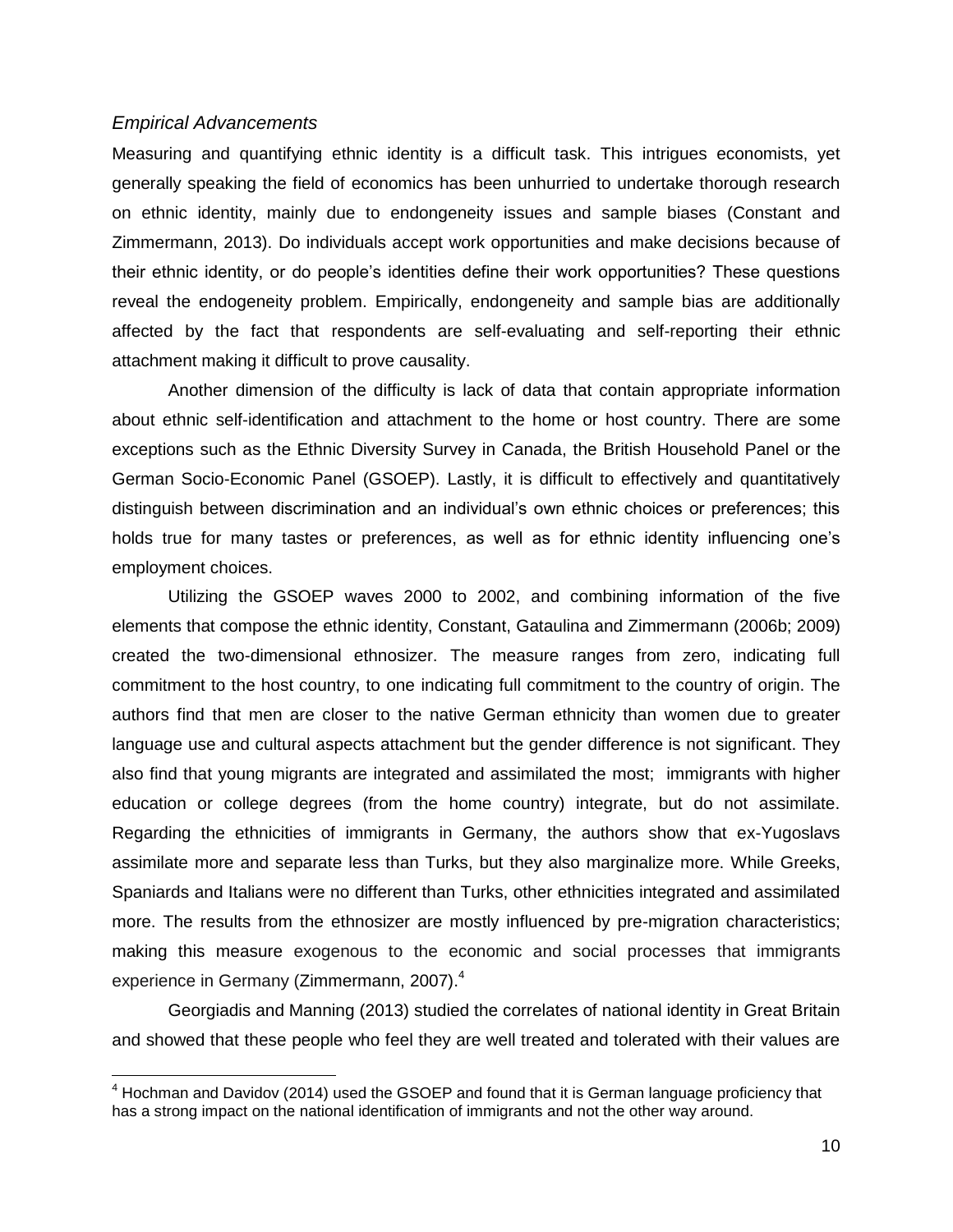more likely to identify with the country and have feelings of belonging to society. Also, individuals who live around their likes have a stronger feeling that they to belong to the country.

Below, I focus on labor market outcomes, specifically individual decisions to work, how many hours to work, the use of informal ethnic networks to look for work, as well as employment and wages.

### **3. Ethnic Identity and the Labor Market**

Some empirical economists embarked upon the quest to improve human capital models and gain a greater understanding of the behavioral determinants of occupational and monetary success by utilizing ethnic identity. The question is whether ethnic identity matters and is useful to immigrants and natives. The rationale is that immigrants are mostly useful in the host country when they possess different talents and skills than natives, and when they bring with them characteristics that are relatively scarce. This improves labor market efficiency. When a population is homogeneous, there is always the risk of lost creativity. There are, however, costs and benefits associated with this cultural capital embodied in immigrants. When immigrants and natives are complements to each other, both can profit as well as the economy and society can benefit from creativity, dynamism and greater prosperity. Most of the empirical studies and findings are based on cross-sectional evidence and on a few countries.

When non-Whites in the UK identify with their social environment, their culture of origin, and when social networks assist them in finding jobs – they end up with totally different choices than other otherwise identical individuals (Battu, McDonald and Zenou, 2007). On the other hand, Battu and Zenou (2010) show that social environment influences the individuals' identity choice. Those non-white British who develop and manifest oppositional and extreme identities are penalized in the labor market, facing a 6-7% lower probability of being employed.

Linking identities, conflicting behavioral norms and job attributes, Russo and van Hooft (2009) find that individuals who experience conflicting norms in the labor market choose job characteristics that can reduce the degree of conflict such as favorable working hours and good relationships with colleagues and managers. While men favor a career when a conflict between career and leisure arises, women do not. Bisin et al. (2011) find that in European countries, immigrants face more difficulties to enter the labor market than natives do. Across all levels of education, those with strong ethnic identities experience a penalty in the labor market. The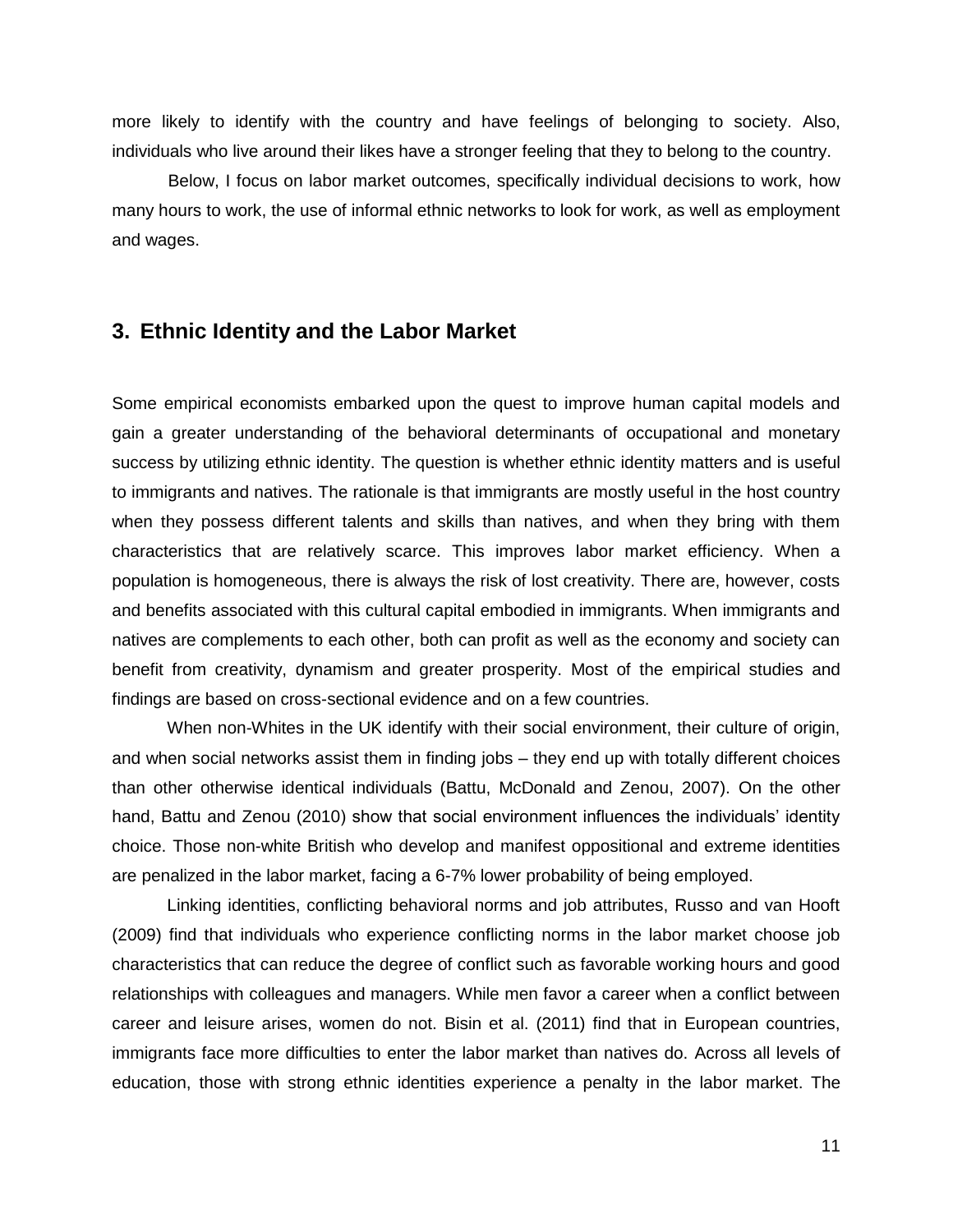authors suggest that more flexible labor markets can ease these difficulties for immigrants, but not those with strong ethnic identities. In contrast, in Sweden, income and employment differences for foreign-born men depend on the strength of the *majority* identity, irrespective of ethnic identity (Nekby and Rödin, 2007).

Constant, Gataullina, and Zimmerman (2006a) studied the effect of ethnic identification on the probability of working in Germany by sex. The probability of immigrant men working is not affected when they are integrated. The probability of working for immigrant women, on the other hand, is significantly affected if they are integrated. Constant and Zimmermann (2009) extend the ethnosizer framework to model labor force participation and earnings disaggregated by sex. They find that the ethnic identity of immigrants in Germany is a strong determinant of their labor force participation. Interesting gender dynamics show that immigrants (both men and women) who are separated and marginalized are less likely to work than those who are assimilated and demonstrate a strong commitment to the German society. In addition, women who were integrated tended to work more than those who were assimilated, but there was no significant difference between integrated men and assimilated women. Curiously, they find that ethnic identity does not significantly affect the earnings of men and women workers. They explain this finding through the selection process in the labor market. In other words, ethnic identity can make a difference in the probability to work, but once immigrants have a job, their ethnic identity does not affect their earnings.

Applying the ethnosizer on different data in Germany — the evaluation dataset on the unemployed — Constant, Kahanec, Rinne, and Zimmermann (2011) demonstrated that those unemployed immigrants who are separated experience a relatively slow reintegration into the labor market.

#### *Job Search and Working in Ethnic Enclaves or the Primary Market*

Identity within an enclave or ethnic group shapes an individual's decisions regarding work. Being part of an informal network can have positive and negative effects on employment and wages. An individual may have access to information and job opportunities within her ethnic group thus more likely to find a job through her network. Benefits could include work that aligns with ethnic practices or religious beliefs. Repercussions may be that the job offers a wage below her human capital capabilities or is outside of the primary labor market. Further, the individual may be stuck in the enclave and never be able to access the entire labor market possibilities. Ethnic identity can influence the decision to enter the primary labor market (labor force participation). More opportunities, along with pressure, encouragement, or willingness to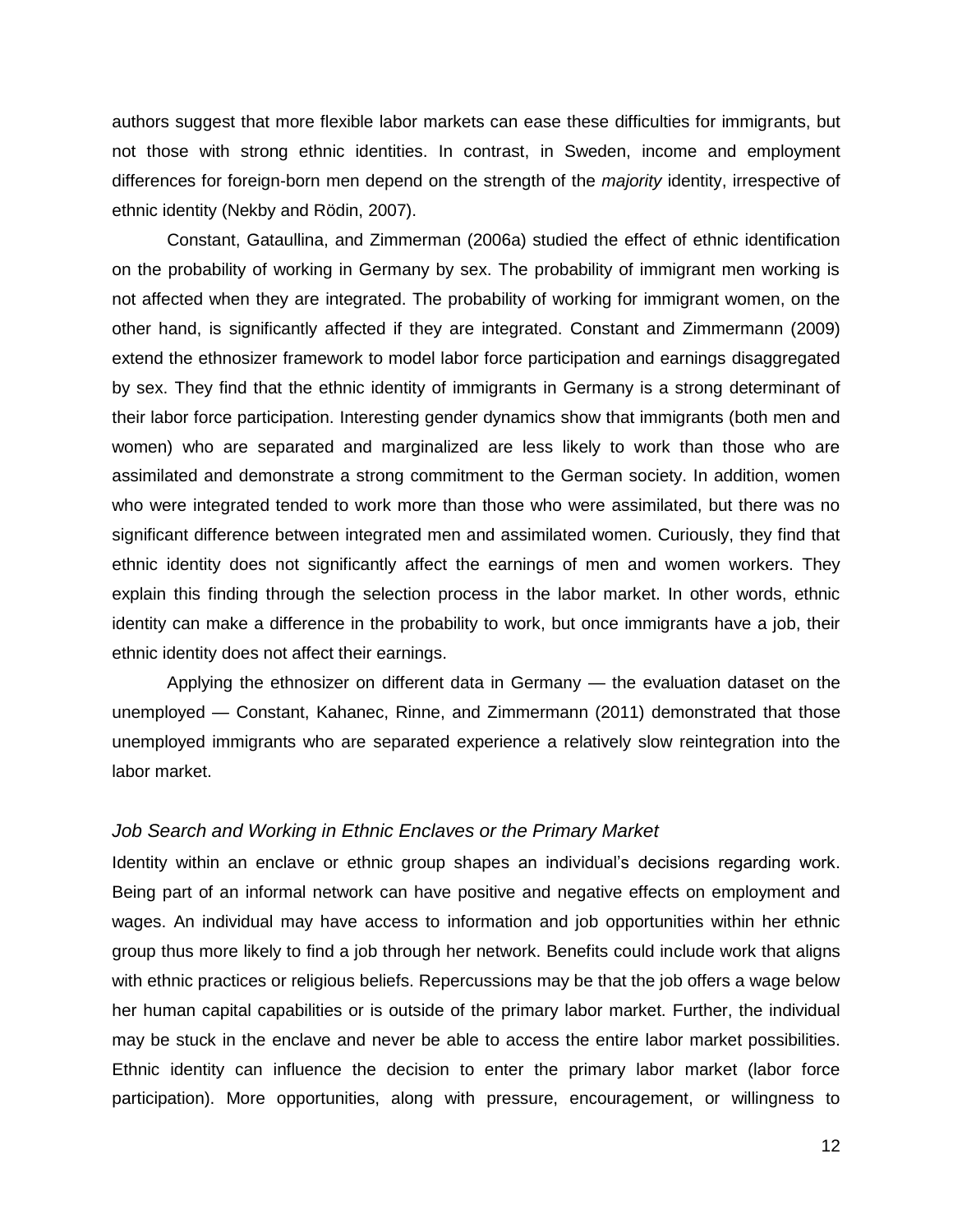economically assimilate may drive an individual to and work with the majority population, as opposed to working in the enclave. It is also possible that an individual combines both markets such as a medical doctor who works in the primary market, but because of his ethnic advantage in language for example can also have co-ethnic patients and an expanded clientele.

Pendakur and Pendakur (2005) find that some individuals in Canada desire to work among co-ethnics and thus are willing to "pay" for it through accepting traditionally-classified low-quality jobs but that are within the ethnic enclave. Regarding job search, the authors find almost 40% found their current job through an informal network, including family and friends. A study on ethnic identity and employment in the US finds that ethnic minorities prefer to have same-race friends despite the economic gains of having white (in this case the majority group) friends, who open social networks in the mainstream labor market (Battu et al., 2007). Choosing to conform to the "white's norm" depends on peer pressure, offered wages and the impact on the minority unemployment rate (ibid.). This delicate balance between outsiders' perceptions versus those of an individual is demonstrated again in Canada through examining "visible minorities;" those with strong ethnic identity work jobs with lower occupational prestige than visible minorities without deep ethnic identity (Pendakur and Pendakur, 2005).

Therefore depending on the strength of individuals' ethnic identity, behavioral decisions will be based on a trade-off between expected social and economic outcomes. It seems likely that a person who strongly identifies with her ethnicity could favor social networks to find a job or work in the ethnic economy, despite it possibly being a sub-optimal economic decision, since she gains social reassurance and benefits which she may personally value more than additional employment prestige or salary.

An individual's attachment to his ethnic group can affect the decision to work, the (un)employment rate, choosing to work in the primary or ethnic economy, the level (prestige or quality) of his job and if employment aligns with his human capital. A study on ethnic minorities in England finds that non-whites adopting an oppositional identity (i.e. strong ethnic identity) experience higher unemployment and low probabilities of finding a job compared to "other nonwhites who choose to adopt the white's norm" (Battu and Zenou, 2010; similarly to Mason's (2004) research showing wage differences depending on ethnic identity). The authors also show that there is a lower probability of being employed (6 to 7% lower) for those with "extreme identities." This is a smaller effect than domestic educational qualifications, inter-ethnic marriage and home and car-ownership, yet a larger effect than language fluency and ethnic enclaves (ibid.).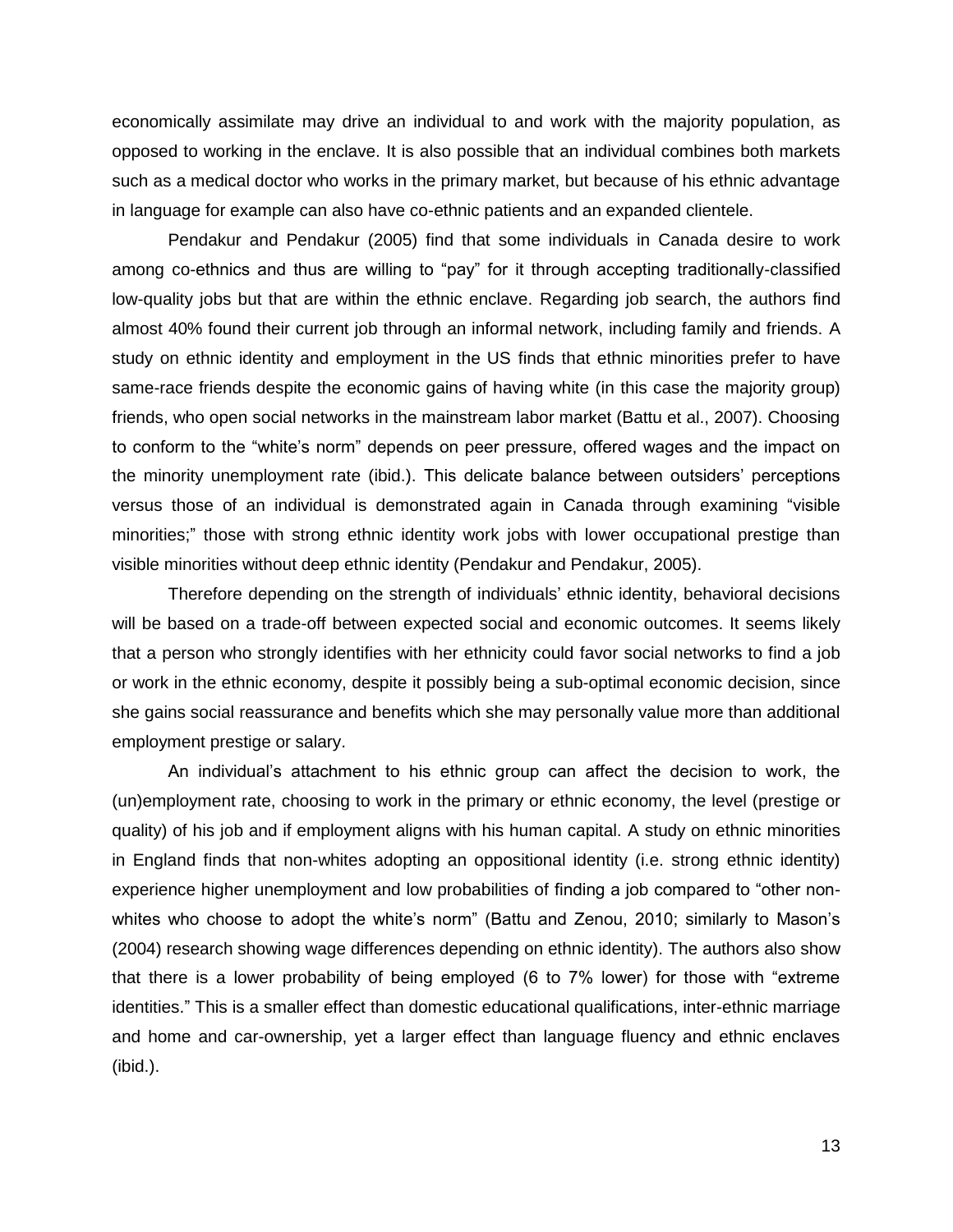As stated, there are benefits to working in the ethnic economy, but it has been found that participation in it also lowers social activities in the overarching society, creating a social cost (Fong and Ooka, 2002). It is possible that working in the ethnic economy also has economic costs, as it may not efficiently utilize human capital or may offer a lower wage than the primary labor market. For example, an individual may work a job involving the production or sale of ethnic goods, perhaps in an ethnic restaurant, market, or clothing store because she has the necessary language and ethnic know-how despite also being over-educated for the position. On the other hand, she may willingly accept, or even prefer, this job since it may offer social benefits or lowers her economic risk.

The trade-off between economic gains and "social reassurance" exemplifies why seemingly economically irrational behavior may actually be rational for the individual (Akerlof and Kranton, 2000; Pendakur and Pendakur, 2005, p 2). It also demonstrates the reality that traditional economic measurements for employment level or prestige — such as earnings — are no longer always the appropriate tools to evaluate labor market outcomes. Attempting to include personal utility stemming from ethnic community payoffs seems to be integral for economists to include in analyses.

#### *Wages*

Ethnic identity may have direct effects on an individual's wage, which could be surprising if one had assumed wage differences stemmed from how *others* perceive the individual. But Mason (2004) shows that Mexican- and Cuban-Americans were able to increase their income and hourly wages by "acculturating into a non-Hispanic white racial identity" (although it was not enough to overcome penalties for those with a dark complexion). Acculturation is similar to ethnic identity, as seen above, in the sense that an individual decides how attached she is to a culture or ethnic group. If a person self-reports a low ethnic identity (weak attachment) and identifies more with the majority identity, it can result in higher economic gains than peers with a high ethnic identity (Mason, 2004), particularly if she interacts with the majority and has access to the primary labor market.

Studying the effect of ethnic identification on income, Zimmermann (2007) applied the two-dimensional ethnosizer and showed that integrated men and women experience a dramatic earnings growth; the increase in the earnings of women is higher. Full separation and full marginalization led to a decrease in labor earnings for both male and female migrants. Using the ethnosizer and Greek data, Drydakis (2012) found that assimilation and integration significantly increase the wages of immigrants; separation and marginalization decrease them.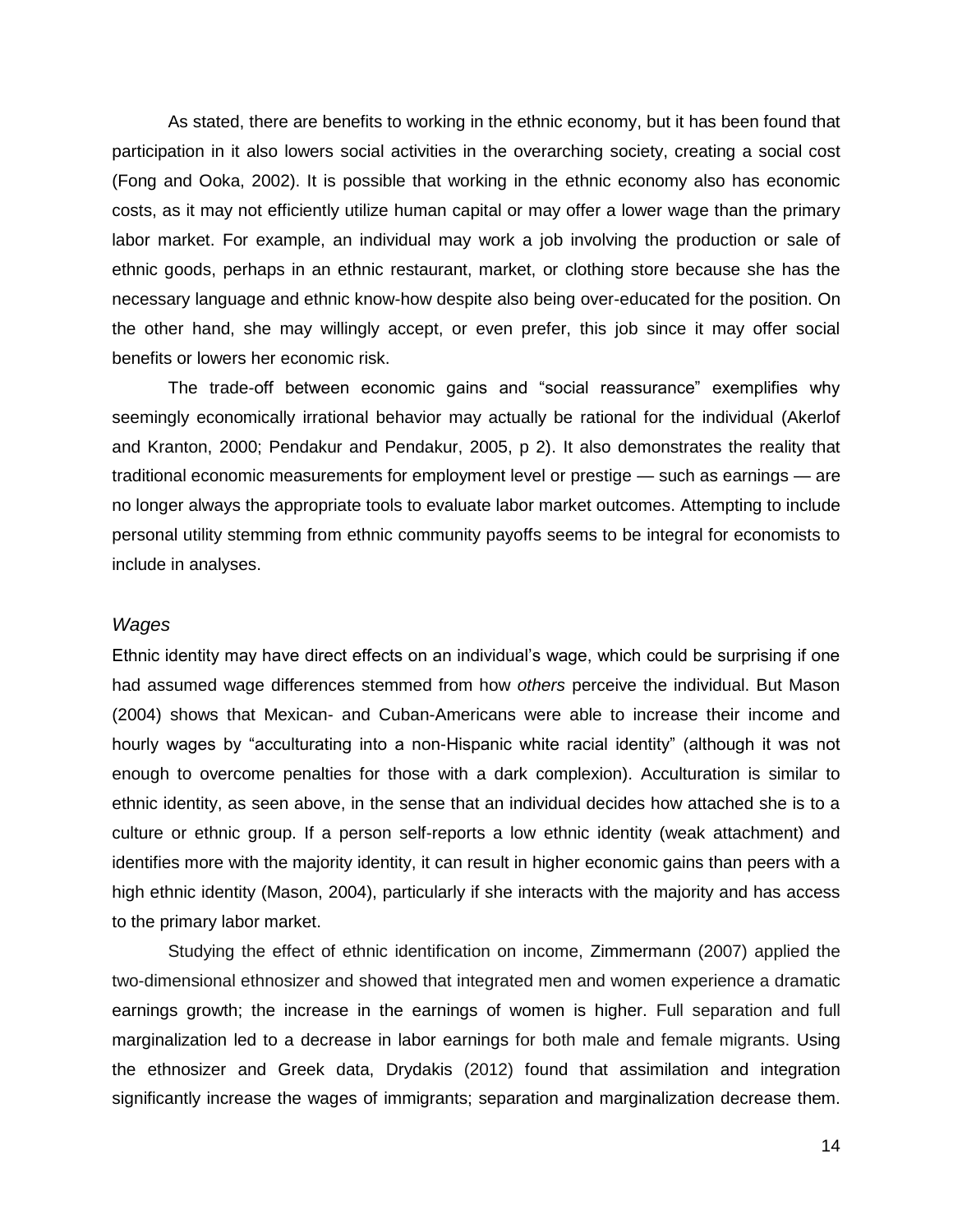More recently, Gorinas (2014) extended the *ethnosizer* by developing *the modernization index*  to measure openness to majority norms. He showed that while immigrant employment in general is almost unaffected by the ethnic identity of immigrants in Denmark, immigrant women benefit from significantly better employment outcomes.

#### *Endogeneity Issues*

Experiments offer a way to circumvent the endogeneity issue. Following social psychology methods to introduce an exogenous variation in identity, Benjamin et al. (2010), could identify the marginal effect of a particular social category by priming subjects as respondents – temporarily – lean toward the norms associated with the salient category. That is, the authors prime identities with unknown norms and can infer what those norms are through the behavioral response to the prime.

## **Conclusion**

How a person's multi-faceted identities mix, conflict or reinforce each other has been and continues to be an interesting research topic across the social sciences and an important point for public policy, including immigration policy. Varying levels of ethnic identity have social benefits to enrich a country's overall society and culture, as well as economic benefits since those with strong attachments to an ethnic group can possess different human capital and skills than the majority identity. At issue is whether immigrants should assimilate, or integrate in the host country. Likewise economic migrants are willing to move abroad, but how willing or likely are they to adopt the host country's culture and societal norms? Migrants become assimilated, integrated, marginalized or separated into society (the four states of the ethnosizer), which can directly impact their labor market outcomes.

Competing directly with natives and no longer having any culture-specific human capital as an additional qualification is not advantageous for immigrants. At the same time, preserving one's ethnic identity with dignity and pride is important, and integration can be enriching and rewarding for immigrants.

Research thus far has shown a strong impact of ethnic identity on the labor market. Some individuals can avoid the labor market penalties through relinquishing their ethnic identity and showing greater attachment to the majority, or dominant, identity (i.e. stronger assimilation);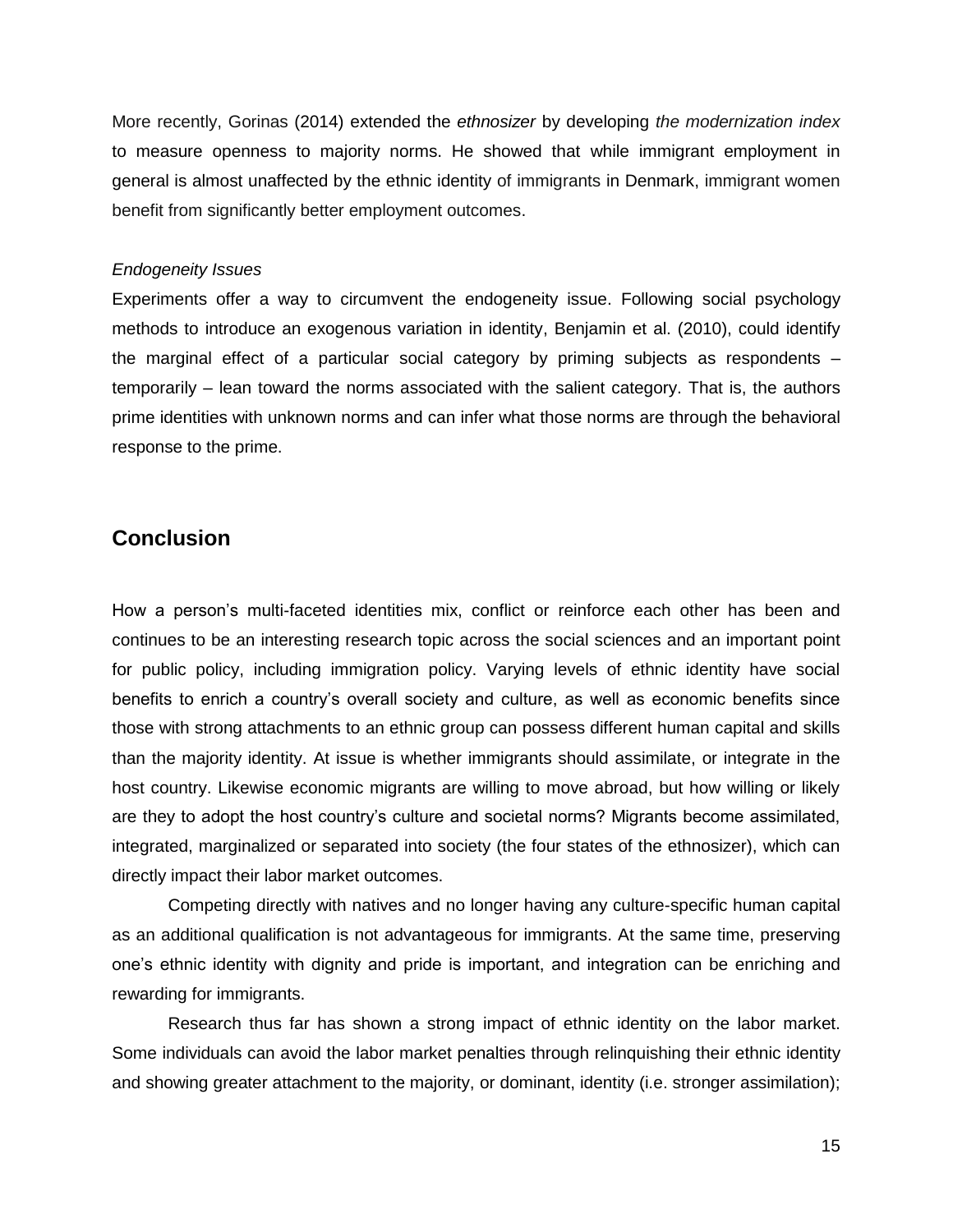although those with certain factors — such as dark complexion — may be unable to do so. Economic gains may rise with increased interaction with the majority population since these connections can open new opportunities in the primary labor market and individuals may experience less discrimination. These interactions help to explain why second-generation immigrants show greater economic assimilation,

Of those self-assessed of having an ethnic identity in Canada, about 40% found their current job through an informal social network, which demonstrates the usefulness of extracting information from the ethnic group and benefiting from labor market outcomes. For those working, jobs may be in the ethnic economy rather than in the primary labor market. These positions carry a trade-off between economic gains and social benefits (within the ethnic group) that is slowly being understood and captured in data.

Decisions to work, pay taxes, and employment levels and prestige all influence the nation's productivity, efficiency and output. Hence immigrants' ethnic identity is a public policy topic. It is improbable that a country would aim to marginalize people based on ethnic identity, likewise it is unusual that individuals are separated from both home and host cultures. If a nation's objective is to have assimilated migrants, then giving preference to young migrants with degrees is a strong approach to immigration policy (Constant et al., 2006). If a country decides that national identity is more important, they can create policy to encourage assimilation and for group to feel accepted, which makes it more likely that national identity will be strong (Phinney et al., 2001).

The two-dimensional ethnosizer depends on pre-migration characteristics, and is exogenous to economic activity. Post-migration variables play practically no role in explaining the de facto exogeneity of the ethnosizer variables found in the literature.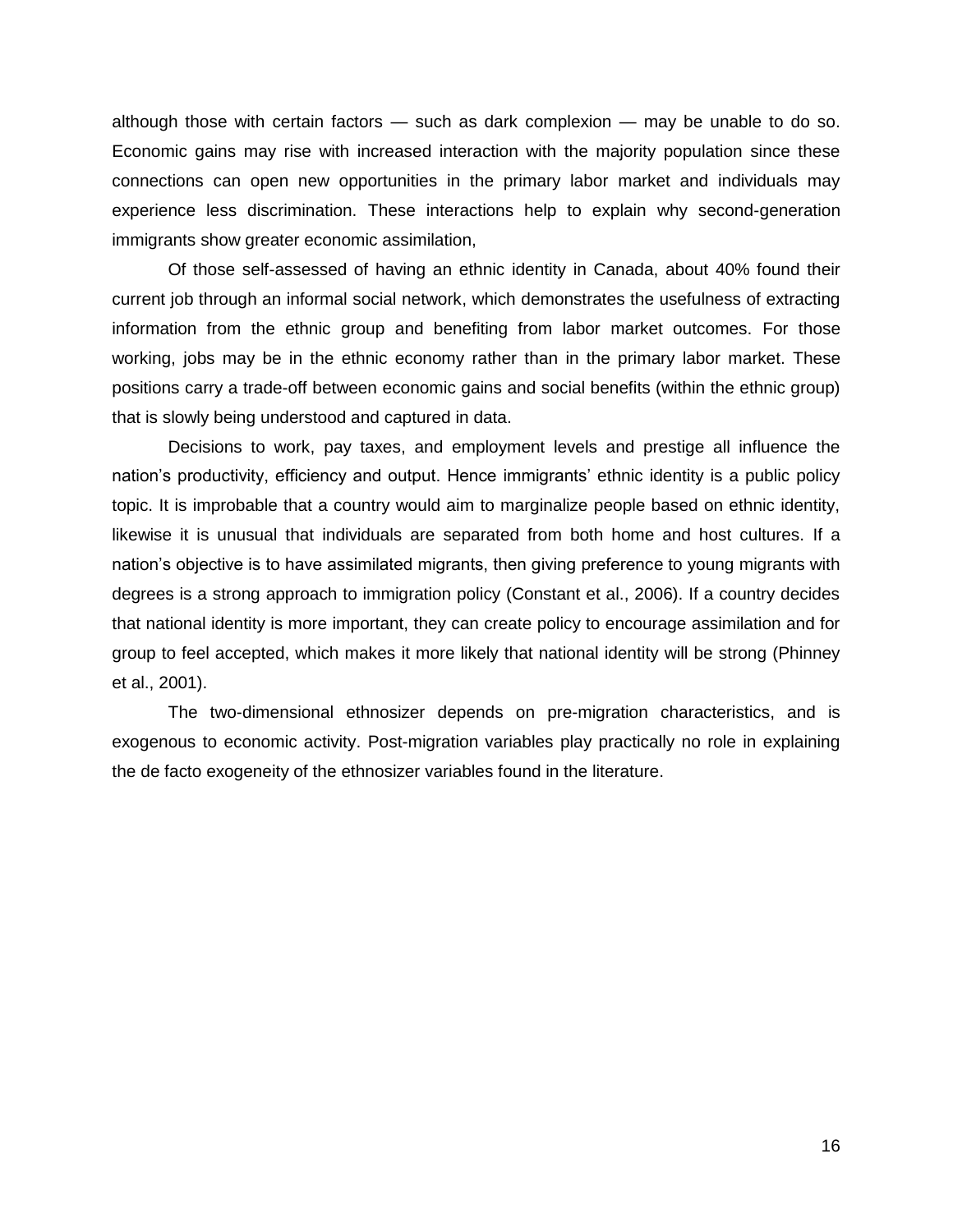#### *References*

Akerlof, G.A., Kranton, R.E., 2000. Economics and Identity. Quarterly Journal of Economics. 115, 715–753.

Akerlof, G.A., Kranton, R.E., 2010. Identity Economics: How our Identities Shape our Work, Wages, and Well-Being. Princeton University Press, Princeton, Oxford.

Battu, H., McDonald, M., Zenou, Y., 2007. Oppositional Identities and the Labor Market. Journal of Population Economics. 20, 643–667.

Battu, H., Zenou, Y., 2010. Oppositional Identities and Employment for Ethnic Minorities: Evidence from England. Economic Journal. 524(120), F52–F71.

Bénabou, R. and Tirole, J., 2011. Identity, Morals, and Taboos: Beliefs as Assets. Quarterly Journal of Economics. 126(2), 805–55.

Benjamin, D. J., Choi, J. J. and Strickland, A. J., 2010. Social Identity and Preferences. American Economic Review. 100, 1913–1928.

Berry, J., 1980. Acculturation as Varieties of Adaptation, in: Padilla, A.M. (Ed.), Acculturation: Theory, Models and Some New Findings. Westview, Boulder, Colorado, pp. 9–25.

Bisin, A., Patacchini, E., Verdier, T., Zenou, Y., 2011. Ethnic Identity and Labour Market Outcomes of Immigrants in Europe. Economic Policy. 26, 57–92.

Constant, A.F., Kahanec, M., Rinne, U., and Zimmermann, K.F., 2011. Ethnicity, Job Search and Labor Market Reintegration of the Unemployed. International Journal of Manpower. 32(7), 753–776.

Constant, A.F., Gataullina, L., Zimmermann, K.F., 2006a. Gender, Ethnic Identity and Work. IZA Discussion Paper No. 2420. Institute for the Study of Labor, Bonn, Germany.

Constant, A.F., Gataullina, L., Zimmermann, K.F., 2006b. Ethnosizing Immigrants. IZA Discussion Paper No. 2040. Institute for the Study of Labor, Bonn, Germany

Constant, A.F., Gataullina, L., Zimmermann, K.F., 2009. Ethnosizing Immigrants. Journal of Economic Behavior and Organization. 69, 274–287.

Constant, A.F. and Zimmermann, K.F., 2008. Measuring Ethnic Identity and Its Impact on Economic Behavior. Journal of the European Economic Association. 6(2–3), 424–33.

Constant, A.F., Zimmermann, K.F., 2009. Work and Money: Payoffs by Ethnic Identity and Gender. Research in Labor Economics. 29, 3–30.

Constant, A.F., Zimmermann, K.F., 2011. Migration, Ethnicity and Economic Integration, in: Jovanovic, M.N. (Ed.), International Handbook of Economic Integration. Edward Elgar Publishing, Cheltenham, UK, pp. 145–168.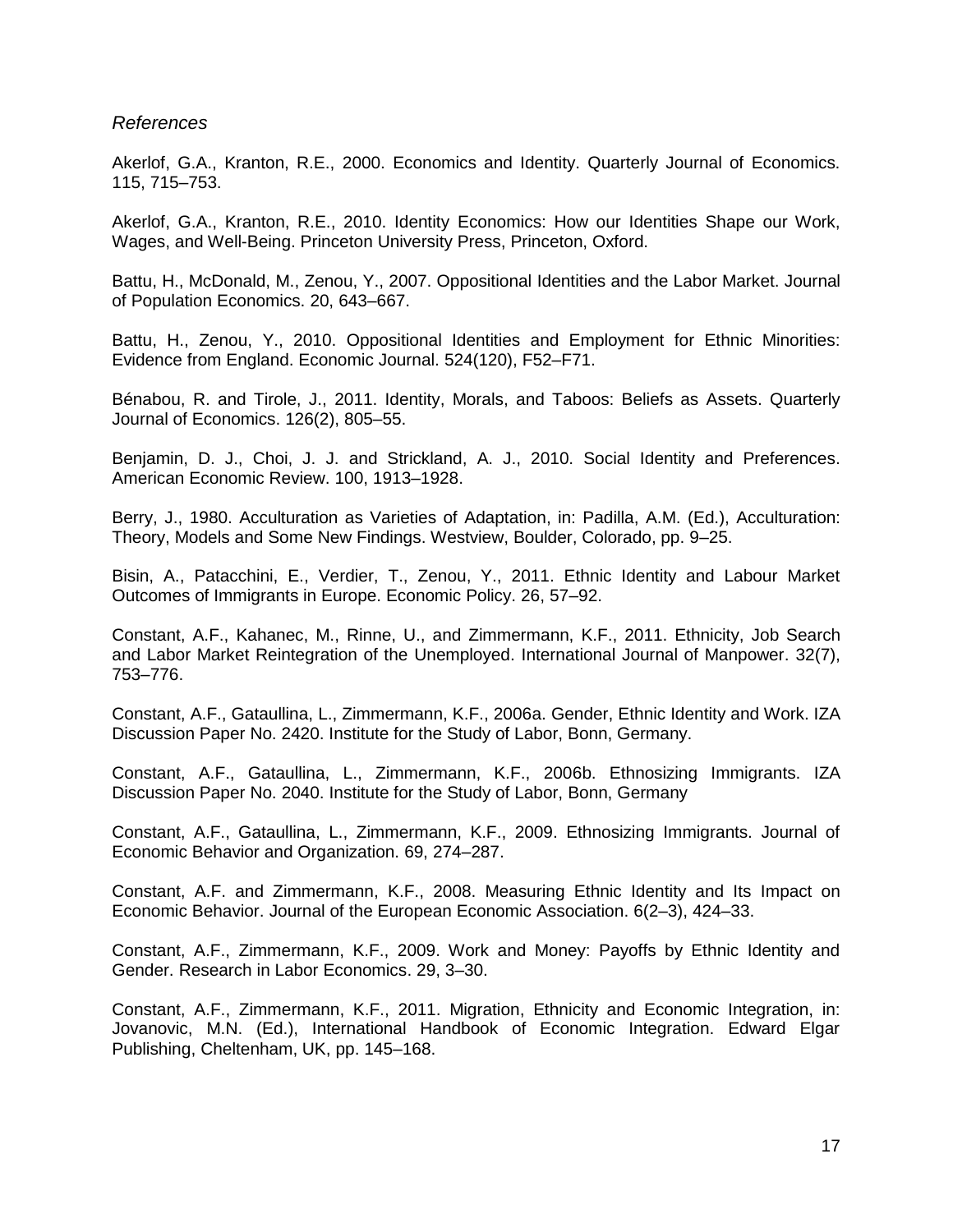Constant, A.F., Zimmermann, K.F., 2013. Immigrants, Ethnic Identities and the Nation-State, in: Constant, A.F., Zimmermann, K.F. (Eds.), International Handbook on the Economics of Migration. Edward Elgar Publishing, Cheltenham, UK, pp. 259–275.

Darity, W.A., Mason, P.L., and Stewart, J.B., 2006. The Economics of Identity: The Origin and Persistence of Racial Identity Norms. Journal of Economic Behavior and Organization. 60(3), 283–305.

Drydakis, N. 2012. Ethnic Identity and Immigrants' Wages in Greece. International Journal of Intercultural Relations. 36, 389–402.

Epstein, G.S., and Heizler (Cohen), O., 2015. Ethnosizing Immigrants: A Theoretical Framework. IZA Journal of Migration. 4(8), forthcoming.

Fong, E. and Ooka, E. 2002. The Social Consequences of Participating in the Ethnic Economy. International Migration Review, 36, 125–146.

Georgiadis, A. and Manning, A., 2013. One Nation Under a Groove? Understanding National Identity. Journal of Economic Behavior & Organization. 93, 166–185.

Gorinas, C., 2014. Ethnic Identity, Majority Norms, and the Native–Immigrant Employment Gap. Journal of Population Economics. 27, 225–250.

Kuran, T., 1998. Ethnic Norms and their Transformation Through Reputational Cascades. Journal of Legal Studies. 27(2), 623–59.

Hochman O., and Davidov E., 2014. Relations between Second-Language Proficiency and National Identification: The Case of Immigrants in Germany. European Sociological Review. 30 (3), 344–359.

Manning, A. and Roy, S., 2007. Culture Clash or Culture Club: National Identity in Britain. Economic Journal. 120 (542), F72–F100.

Massey, D.S, and Denton, N., 1993. American Apartheid: Segregation and the Making of the Underclass, Harvard University Press.

Mason, P.L., 2004. Annual Income, Hourly Wages, and Identity Among Mexican Americans and other Latinos. Industrial Relations. 43, 817–834.

Mason, P.L. and Matella A., 2014. Stigmatization and Racial Selection after September 11, 2001: Self-identity among Arab and Islamic Americans. IZA Journal of Migration. 3(20), 1–21.

Nekby, L., Rödin, M., 2007. Acculturation Identity and Labor Market Outcomes. IZA Discussion Paper No. 2826. Institute for the Study of Labor, Bonn, Germany.

Pendakur, K., Pendakur, R., 2005. Ethnic Identity and the Labour Market: Research on Immigration and Integration in the Metropolis. Working Paper Series No. 05–10.

Phinney, J. S., Horenczyk, G., Liebkind, K., Vedder, P., 2001. Ethnic Identity, Immigration, and Well-Being: An Interactional Perspective. Journal of Social Issues. 57, 493–510.